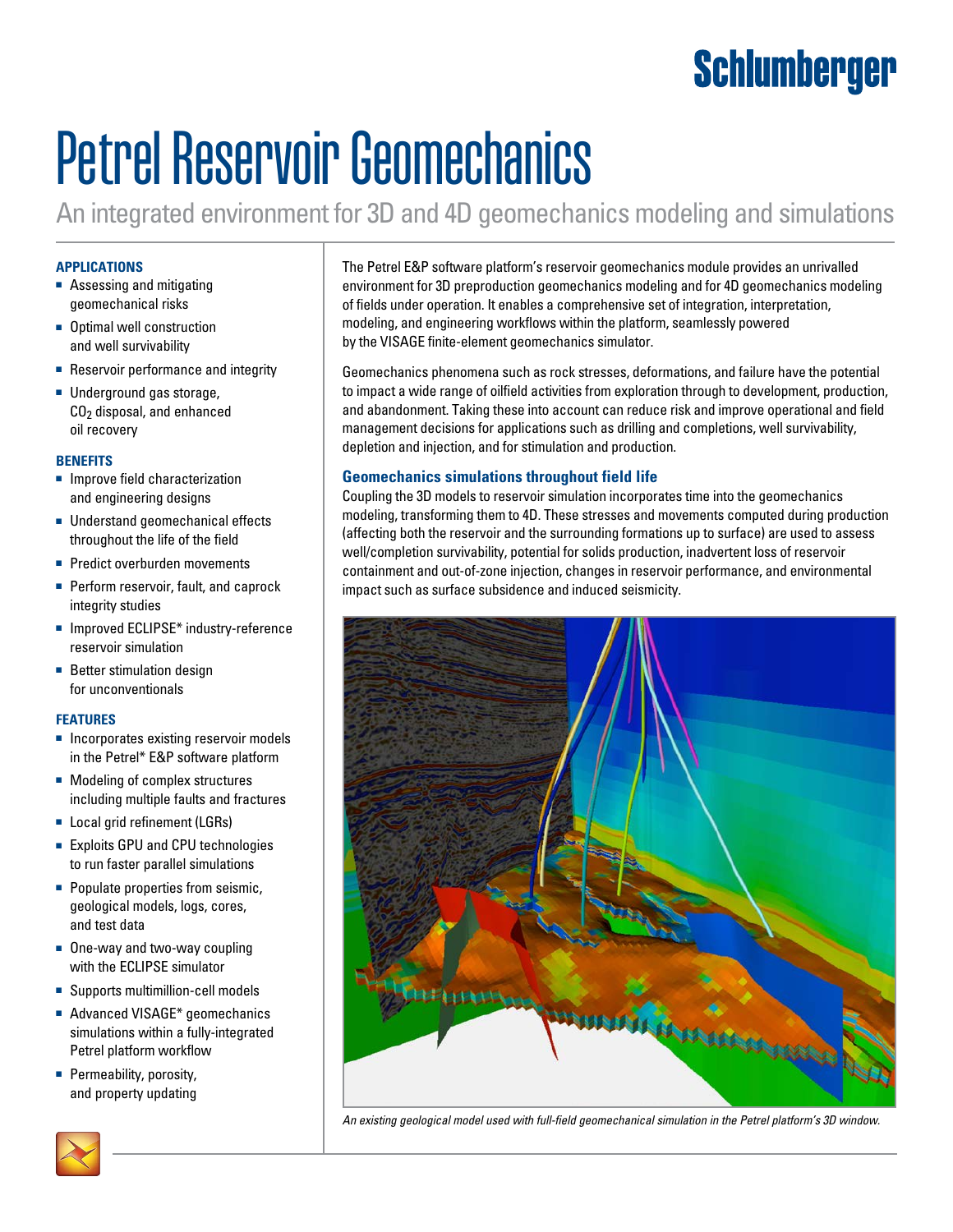### Petrel Reservoir Geomechanics



*Improved resolution of faults during simulation using LGRs.*

#### **Geomechanics model creation and preprocessing**

The robust and intuitive environment of the Petrel platform provides users with an end-to-end workflow for creating geomechanical simulation grids within their subsurface models. This permits geomechanics to be included in new models, added to existing models, or used in coupled simulations using models migrated from existing reservoir simulations.

An easy-to-use workflow makes it simple to include or add additional regions of interest and features in the geomechanics analyses, such as over- or side-burdens, horizons, and faults. If required, LGRs can provide increased resolution in the regions of the model around any faults or wells.

Host grids and any LGRs are populated with geomechanics properties from a variety of sources, such as seismic, logs, core, and well test data, or single-well geomechanics models created and validated in the Techlog\* wellbore software platform. The full range of geostatistical and other techniques available in the Petrel platform allows users to populate their models with geomechanics properties across selected regions, cell by cell, or with combinations of both.

A choice of basic or advanced rock behavior models and failure criteria are available to satisfy different applications and user requirements. These range from simple linear elasticity to more complex responses such as nonlinear, anisotropy, critical state (modified cam-clay), compaction, and unified models for shear, compaction, creep, and softening in chalks and other weak rocks (including one developed by ISAMGEO Engineering GmbH).

Fracture and fault data from seismic, well logs, or discrete fracture network (DFN) modeling may also be incorporated in the geomechanics model. LGR can provide increased resolution in the regions around faults and wells, and the software is able to handle multiple intersecting faults and DFNs.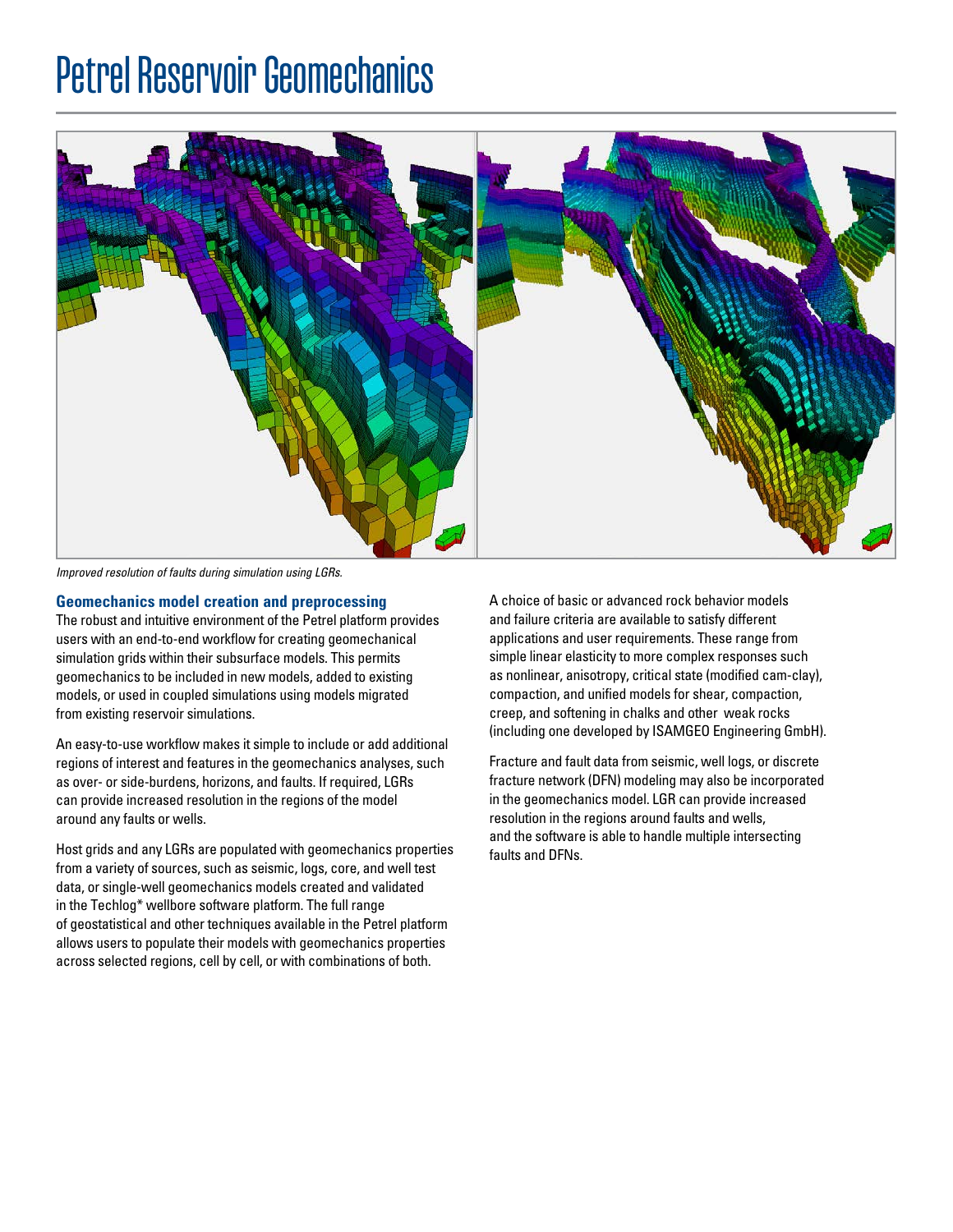### Petrel Reservoir Geomechanics



*Coupled geomechanics modeling showing effects on reservoir simulation.*

#### **Advanced functionality, intuitive interface**

The Petrel platform's interface for the powerful VISAGE simulator has been developed to accommodate various user profiles and project complexities. The systematic workflow delivered in a familiar Petrel platform layout makes it easy for specialists from other domains (including geophysics, reservoir engineering, drilling, completions, and stimulation) to incorporate rock stresses, rock displacements, rock failure, and geomechanics phenomena into their modeling and analyses.

At any level of modeling and analysis, the integration of the geomechanics workflows with those from other oilfield disciplines in the Petrel platform ensures that the geomechanics models remain consistent with other subsurface interpretations and models—from petroleum systems modeling at an exploration phase through to history matching in reservoir management and field optimization.

#### **Numerical simulations**

The VISAGE simulator performs the 3D static or 4D flow-, pressure-, and temperature-coupled calculations for rock stresses, deformations, and failure. Two-way coupling between the ECLIPSE simulator and the VISAGE simulator allows both permeability and porosity updating of the reservoir model at any selected timesteps, and can update the mechanical properties in the geomechanics model due to effects such as changing temperatures, saturations, stresses, and water softening.

For large models, such as those containing tens of millions of cells, or those coupled to an ECLIPSE reservoir simulation, users are also able to perform parallel geomechanics simulation runs using local or remote CPU clusters. The entire process, for single machines or multicore clusters running Windows or Linux, is managed by the Petrel platform reservoir geomechanics module.